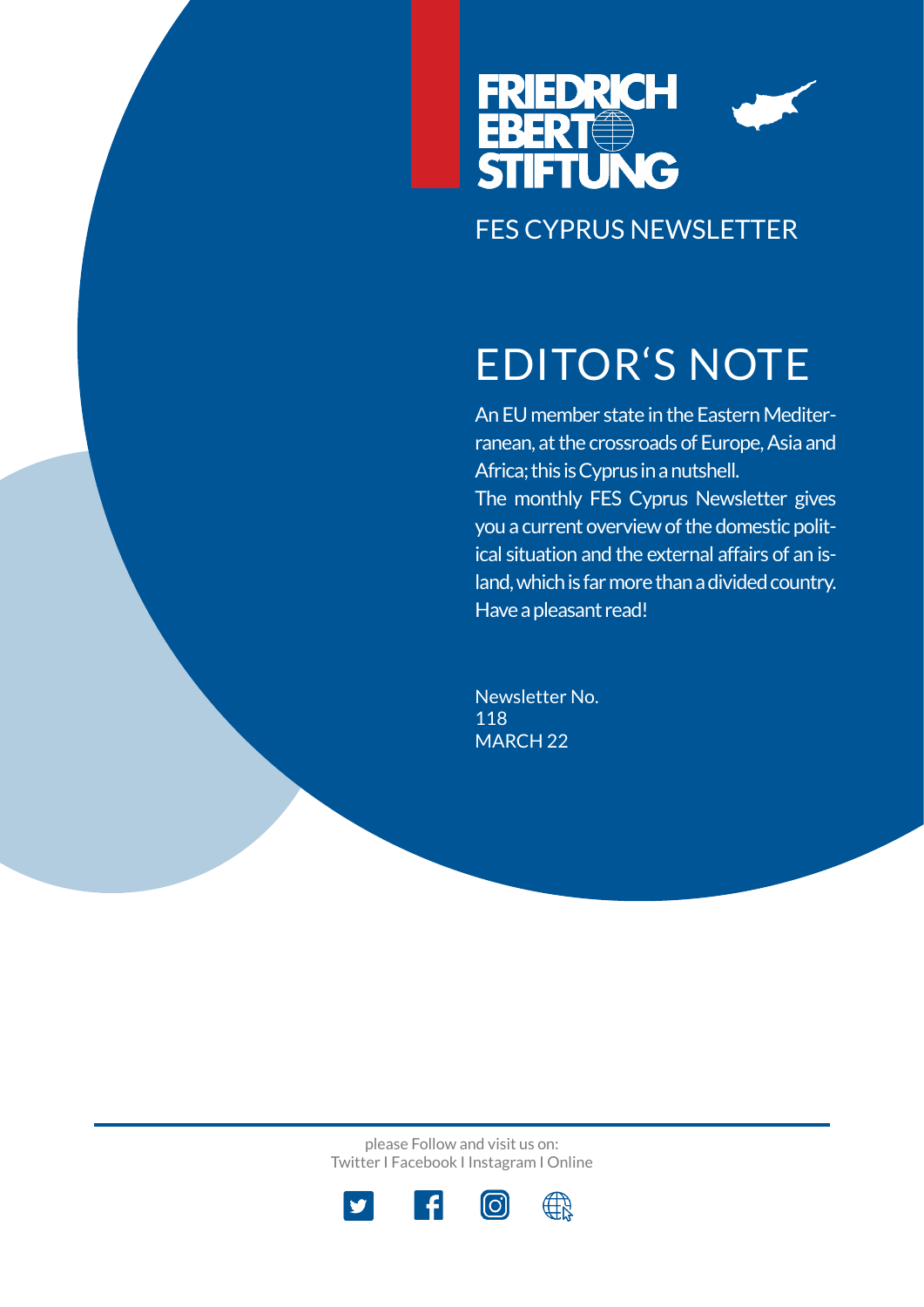

## **CONTENT**

| <b>EVENTS, PODCASTS, PUBLICATIONS</b>    | 3 |
|------------------------------------------|---|
| <b>CYPRUS PROBLEM</b>                    | 4 |
| <b>HYDROCARBONS</b>                      | 4 |
| <b>GREEK CYPRIOTS</b>                    | 5 |
| <b>Economic Developments</b>             |   |
| <b>Domestic Developments</b>             |   |
| <b>Labour Relations and Trade Unions</b> |   |
| <b>TURKISH CYPRIOTS</b>                  | 8 |
| <b>Economic Developments</b>             |   |
| <b>Relations with Turkey</b>             |   |
| <b>Domestic Developments</b>             |   |

Labour Relations and Trade Unions

## Newsletter No.118 MARCH 22

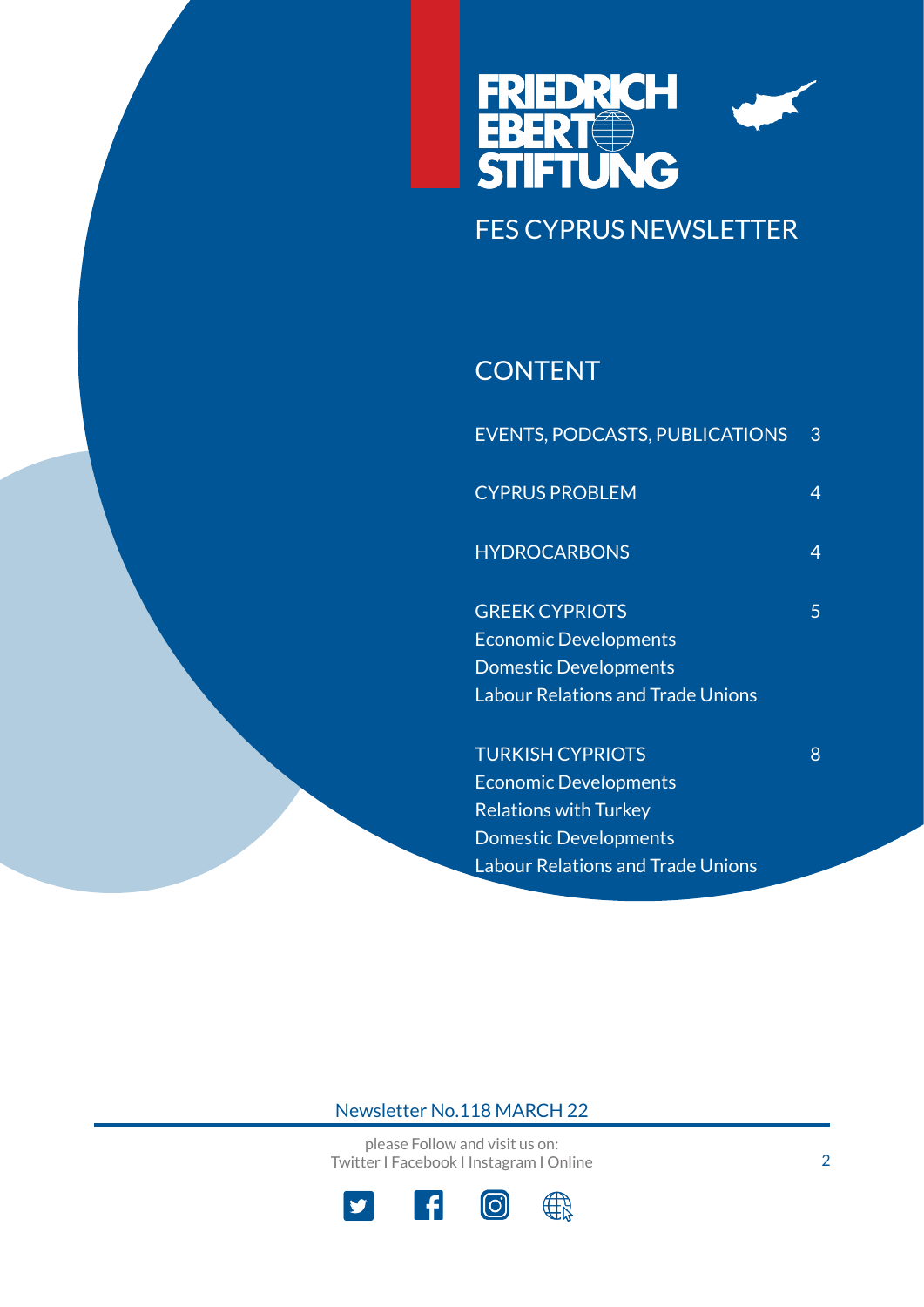

€

PODCASTS in APRIL: *No podcasts in April*

阐

PUBLICATIONS in APRIL:

*Dr. Alexandra Novosseloff* **A Comparative Study of Older One-Dimensiona[l](https://www.fescyprus.org/publications/)  UN Peace Operations Is the Future of UN Peacekeeping its Past?** (In English)

EVENTS in APRIL: *Friedrich-Ebert-Stiftung Cyprus and the Effectiveness of Peace Operations Network (EPON)*  **Report Launch and Panel Discussion: Is the Future of UN Peacekeeping Its Past?** Thursday, 7th April 2022 3 PM - 5:30 PM (EEST[\)](https://www.fescyprus.org/events/)  UNESCO Chair Amphitheatre University of Nicosia

## **Our campaign in cooperation with Pusula / Ππούσουλας and Embassy of Sweden in Nicosia continues until 29th May**

'EQUALITY MAKES SENSE' CAMPAIGN

*How can you participate in the campaign?*

- Go to https://www.cypruspusula.org/ and register on the platform. Then visit the Campaign page and share your idea in simple terms. You can submit anonymously and as many ideas as you like! It only takes 3 minutes to share your idea and you get a chance to win a 50 EURs gift card!
- You can also ask your networks, family, and friends to support your idea by sharing it on social media. Even if people do not wish to submit an idea, they can simply "support" (like) their favourite idea(s) and share comments, upon registering on the platform until 29<sup>th</sup> May.
- The 10 most popular ideas that receive the highest 'support' on the Platform will be shared with respective stakeholders for their potential adoption/implementation. The sooner you submit your idea, the more time you will have to collect 'support' and more chances for your idea to reach the top 10!

## Newsletter No.118 MARCH 22

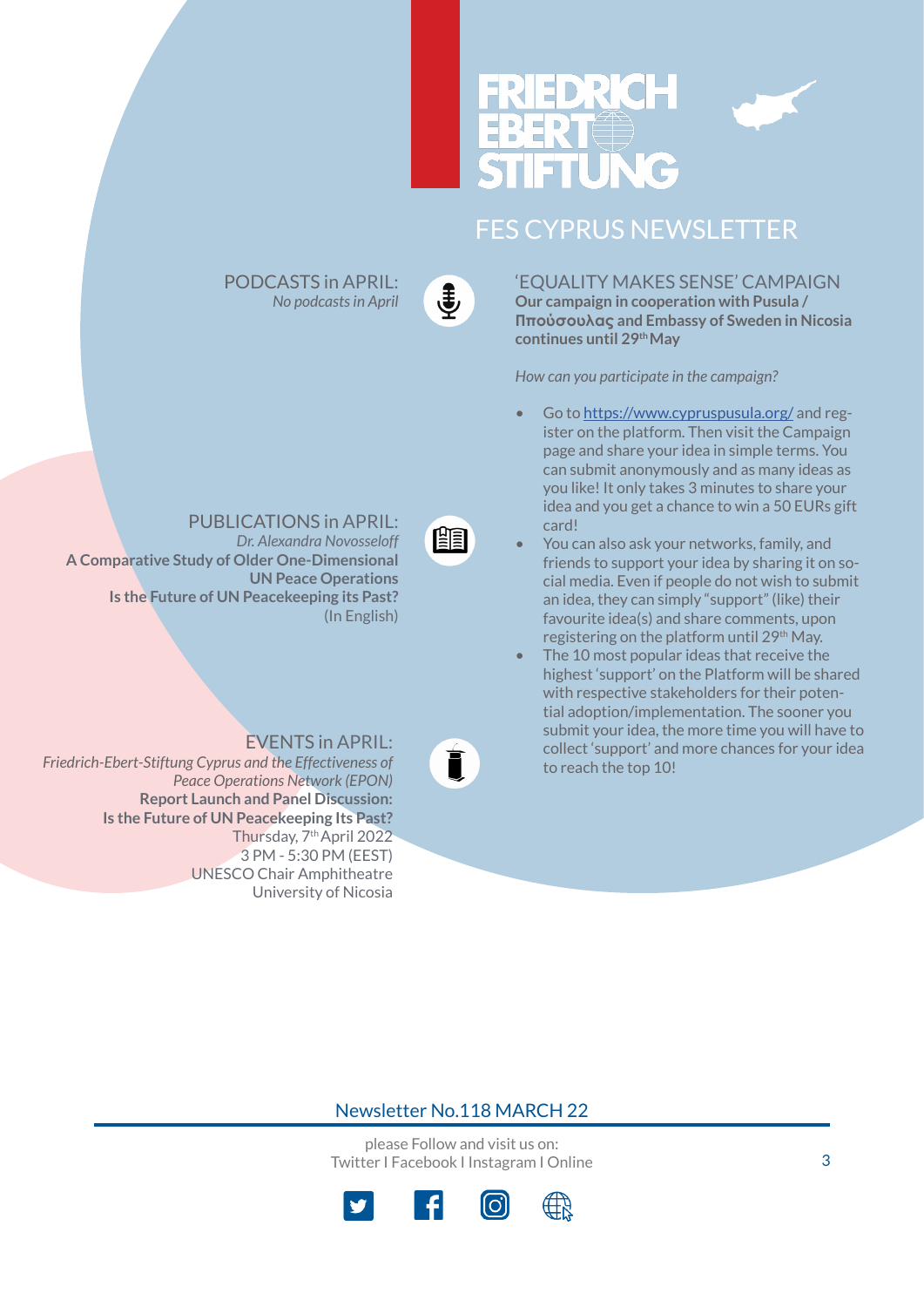

## CYPRUS PROBLEM

With attention being focused on the Ukrainian crises, no material developments occurred, nor any progress was made in the month of March with regards to the Cyprus problem or the promotion of certain confidence building measures (CBMs) put forward by the Republic of Cyprus in February.

On March 28, the Special Representative of the UN Secretary-General and Head of the United Nations Peacekeeping Force in Cyprus, Colin Stewart, held a meeting with the leader of main opposition party AKEL, Stefanos Stefanou, where they discussed measures to restore hope in the prospect of a comprehensive resolution of the Cyprus problem. Stefanou reiterated the party's position for the resumption of negotiations from where they left off in 2017. The sales of products from the north<sup>1</sup> to the south, which is done in the framework of the Green Line Regulation (EC866/2004), increased by 33.02% in 2021 and reached €6.1 million. This constituted the second highest annual amount (excluding electricity sales) since the entry into force of the regulation. The highest annual sales figure was recorded in 2008 with €7.2 million. The Turkish Cypriot Chamber of Commerce data show that since the beginning of the Green Line trade in August 2004, a total of €79.2 million worth of commercial goods were sold to the south. When the electricity sales figures of €28.8 million realized in the nine-month period between July 2011 and March 2012 are added, the volume of trade exceeds €108 million.

The Stelios Philanthropic Foundation announced that the deadline for applications for this year's 12th Stelios Award for bicommunal business co-operation in Cyprus, is March 31. The Stelios awards were established by EasyJet founder and philanthropist,

1The Turkish Republic of Northern Cyprus (TRNC) is only recognised by the Republic of Turkey. While for Turkey and the Turkish Cypriots, Ersin Tatar serves as President of the TRNC, the international community considers him the communal leader of the Turkish Cypriots. As the government of the Republic of Cyprus remains internationally Sir Stelios Hadji-Ioannou, to promote island-wide business cooperation between Greek Cypriot and Turkish Cypriot entrepreneurs by giving promising ventures the funding boost they need to grow. Ten awards of €20k each will be awarded in April. On March 26, more than a hundred organizations,

political parties, trade unions and NGOs participated in a bicommunal event titled: "For peace and a solution open all roads!" Organisers Elias Demetriou and Sener Elcil said the event is motivated by the urgent need to re-kindle talks on the basis of the Guterres framework for a bi-zonal, bi-communal federation with political equality and the implementation of CBMs to improve people's daily lives. The event sought the opening of new crossing points. New crossing points will facilitate the economic, political and cultural co-operation of the two communities, and a lasting peace Elcil argued. A joint document detailing their requests to the UN Secretary General was expected to be submitted to the UNFICYP.

### **HYDROCARBONS**

The Ukraine crisis is shifting the energy map, potentially bringing the eastern Mediterranean gas reserves, along with Cyprus back, into play. Following late February announcements that Germany would halt certification of the Nord Stream 2 pipeline delivering natural gas from Russia and would instead build terminals to import liquefied natural gas (LNG), on March 8, EU officials debuted a plan to cut imports of Russian natural gas by fully two-thirds in 2022, and to achieve energy independence from Russia well before 2030. Speaking to the Cyprus News Agency Energy, Minister Natasa Pilides stated that Cyprus could play a role in Europe's energy sup-

recognised as the government of the whole of the island, the entire island is now considered to be a member of the European Union. However, the acquis communautaire is suspended in northern Cyprus pending a political settlement to the Cyprus problem (see Protocol no. 10 of the Accession Treaty).

## Newsletter No.118 MARCH 22

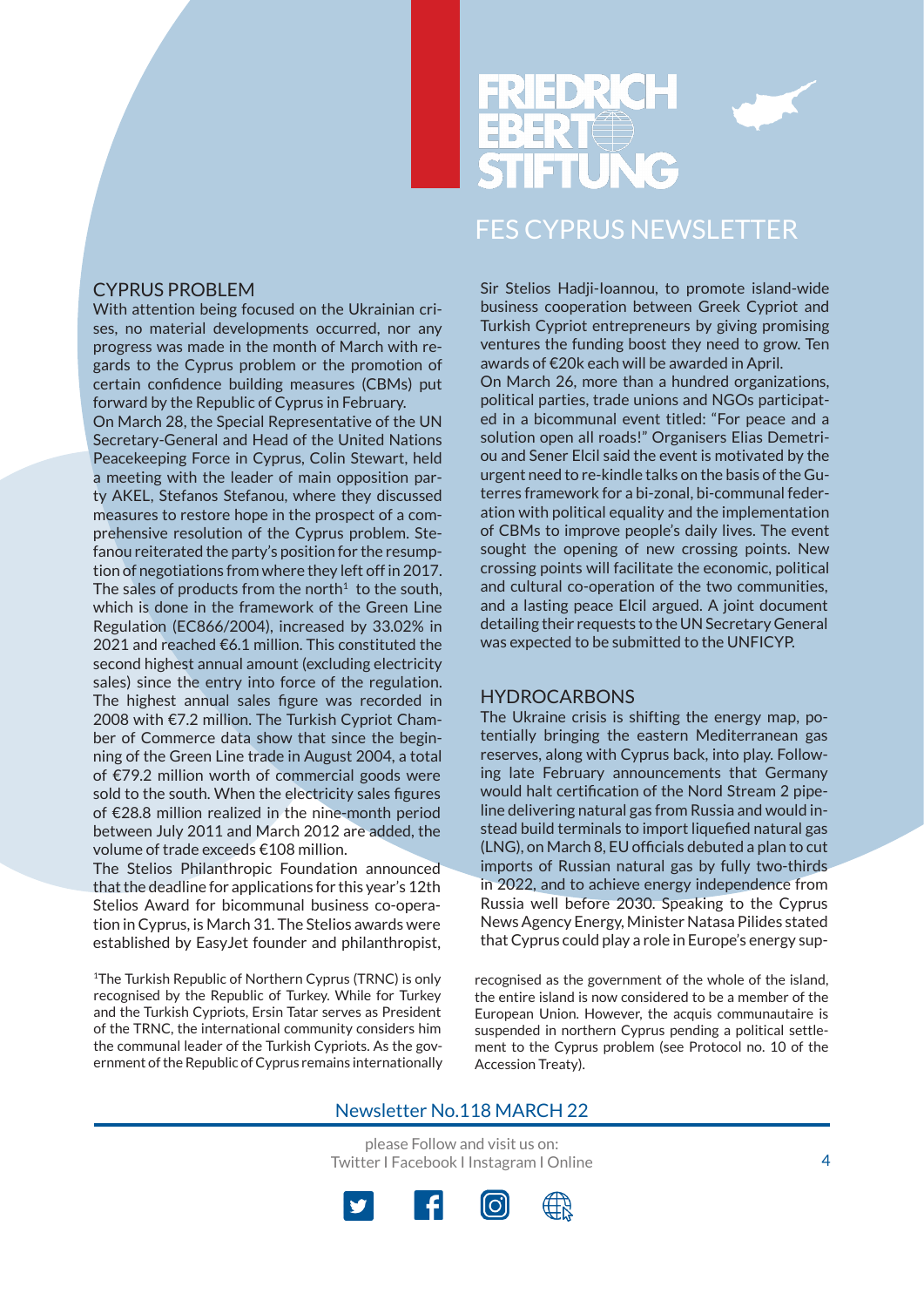

ply either through its own gas reserves or through the electricity interconnection projects that aim to connect Cyprus with Europe, notably the EuroAsia Interconnector. Pilides stated that the project for the interconnection secured an EU grant of €657m, out of a total of €800m.

On March 21, the Energy Ministry announced that appraisal drilling operations in "Glaucus-2" in offshore Block 10 of the Cypriot Exclusive Economic Zone ("EEZ") which were carried out by a consortium of the EXXONMOBIL EXPLORATION AND PRODUCTION CYPRUS (OFFSHORE) LIMITED and QATAR PETROLEUM INTERNATIONAL UP-STREAM LLC, have identified the presence of a natural gas reservoir with high quality characteristics. The Ministry will probably have the first information about the quantities in mid-May. In February 2019 the consortium announced the discovery of 5-8 trillion cubic feet (tcf) of natural gas at the 'Glaucus-1' site. Energy Minister Natasa Pilides stated that latest developments may positively affect the development programme of Cyprus' deposits.

On March 29, Reuters reported that the idea of a subsea pipeline from Israel's largest offshore natural gas field, the Leviathan, transferring natural gas to Turkey and then to Europe, is being discussed behind the scenes as one of Europe's alternatives to Russian energy supplies. The article noted that it will take complicated maneuvering to reach an agreement citing government and industry officials in both countries. Commenting on the matter, Turkey's President, Erdogan told reporters he was ready to send top ministers to Israel to revive the pipeline idea that has lingered for years. Industry officials are more circumspect, saying production restraints and geopolitics would not allow the plan to progress . Israeli officials estimate the pipeline would run 500- 550 km and cost up to EUR 1.5bn to build. Complicating construction and financing, any subsea line would need to cross waters of either Cyprus, which Ankara does not recognize, or Syria, with which Ankara has no diplomatic relations and has backed rebels fighting the government in Damascus.

## GREEK CYPRIOTS

### Economic Developments

As petrol prices surged in the wake of Russia's invasion of Ukraine and consumers fret over the cost of living, the finance ministry on March 15 revised its forecast for inflation this year from an initial 1.5% to 4%. The new forecast was announced during a House commerce committee hearing on rising prices and inflation.

The Cyprus Economic Sentiment Indicator (ESI-CypERC) recorded a steep drop in March affected by weaker confidence in light of the war in Ukraine. The (ESI-CypERC) compiled by the University of Cyprus' Economic Research Centre (ERC) dropped by 9.4 points to 102.1 in March from 115.1 the previous month.

On March 14, rating agency DBRS Morningstar stated that Cyprus' GDP could be negatively affected by between 1.5% to 2% during 2022 if Cypriot airspace remains closed to Russia for the entirety of the year. The agency also noted that despite the negative impact, the war in Ukraine will not derail the medium-term prospects of the Cypriot economy.

On March 22, RCB Bank announced that it will cease operating as a bank and would become an asset management company. The bank cited the "ongoing and extremely volatile geopolitical situation" as the key reason for its transformation and adoption of a new business model, despite its ample liquidity and capital, saying that this helped to ensure the best interests of its clients. Liquidity levels were boosted by the sale of a performing loan portfolio, worth €556m to Hellenic Bank earlier in the month.

On March 23, Fitch Ratings announced that it has affirmed Cyprus's Long-Term Foreign-Currency Issuer Default Rating (IDR) at 'BBB-' with a Stable Outlook. The credit ratings agency stated that Cyprus' rating is supported by various governance indicators, as well as the country's GDP per capita levels, which are well above the median value of other countries sharing its BBB evaluation. In addition, other factors

### Newsletter No.118 MARCH 22

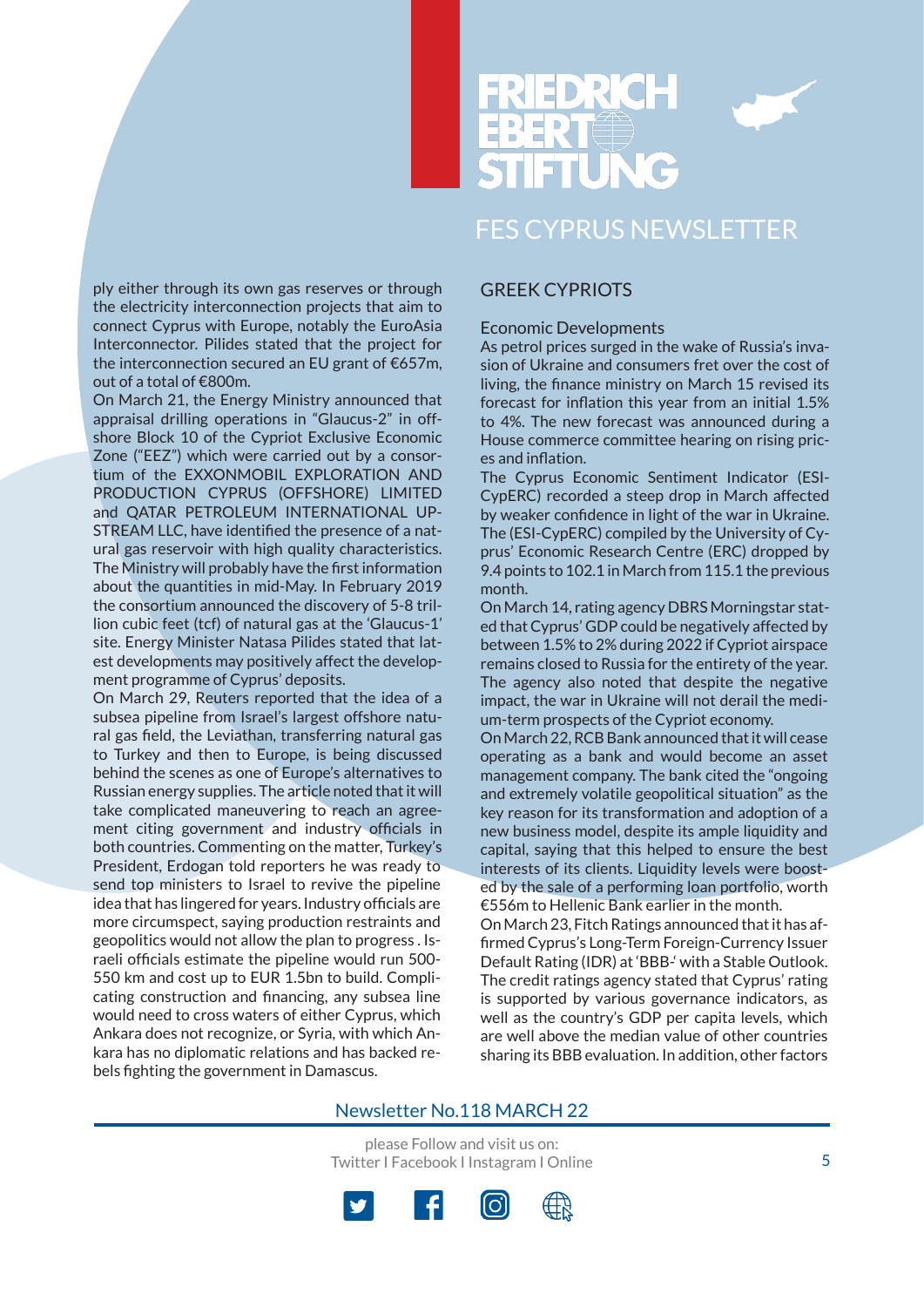



cited for the evaluation include Cyprus' policy credibility and institutional strengths which are supported by the country's eurozone membership.

On March 24, Cyprus Securities and Exchange Commission (CySEC) chairman George Theocharides was appointed in the position of Chairman of the Committee for Economic and Markets Analysis (CEMA) of the European Securities and Markets Authority (ESMA). The appointment was confirmed by the European Central Bank (ECB). The Committee on Economic and Market Analysis contributes to ES-MA's mission, monitoring financial market developments, assessing systemic risks, providing a financial background analysis for ESMA's overall tasks. Theocharides' term will come to an end on December 31, 2022.

The agriculture ministry is preparing a  $\epsilon$ 2m support package for farmers amid a surge in prices as a result of Russia's invasion of Ukraine. The money will come from both EU and national funds

On March 29, European Central Bank President Christine Lagarde arrived in Cyprus for a series of meetings that included Central Bank Governor Constantinos Herodotou and President Nicos Anastasiades. Following the meetings, Lagarde addressed a conference on the future of the European economy and current challenges where she stated that while Cyprus would inevitably be affected by rising inflation and deteriorating growth, its economy was better equipped to handle the crisis than it was previously. Lagarde outlined three key reasons that will likely push inflation higher, including the expectation of energy costs staying higher for a longer duration, global manufacturing bottlenecks in certain sectors, as well as pressure on food prices. In addition, Lagarde noted that Cyprus will feel the sting of inflationary pressures stemming from its reliance on oil imports for power generation, while the tourism sector will suffer due to the sudden loss of the Russian and Ukrainian markets, which accounted for 27% and 5% cent of total arrivals in 2021, respectively. Moreover, the Cypriot professional services sector will also suffer, particularly due to the high foreign direct investment to and from Russia.

Meanwhile, Central Bank Governor Constantinos Herodotou stated that Cyprus had tempered its growth expectations. Under a baseline scenario, assuming that the war in Ukraine is not protracted, meaning, a normalization of the situation by end-2022, GDP growth is expected to decelerate to 2.7% in 2022, with a strong recovery in the medium term of around 3.7 %.

The cabinet, on March 30, approved a bill to set a maximum gross profit margin for traders in an attempt to stem price gouging as the cost of basic items continue to soar. The bill will see that any cap imposed on goods would be on the basis of gross profit instead of a price ceiling. The list of products included in the bill are bread, milk, water, coffee, barley and corn.

### Domestic Developments

In March, the Covid 19-cases dramatically increased for a third consecutive month from 322,516 to 430,726 cases, again due to an even more highly transmissible omicron sub-variant. The number of deaths attributed to the virus rose from 856 to 935. In the last two weeks of the month Coronavirus cases and hospitalisations increased by about 78%. Despite the spike in cases, authorities are considering the possibility of further relaxations including lifting the outdoor mask mandate.

On March 20, during DISY's Supreme Council, President Nicos Anastasiades publicly endorsed Averof Neophytou as the ruling party's candidate for the upcoming 2023 presidential elections. In his own speech, Neophytou spoke of 'Trojan horses' that seek to create division inside the party apparently referring to former foreign minister Nicos Christodoulides, a DISY cadre who decided to resign and potentially run as an independent. So far, only Neophytou, lawyer Achilleas Demetriades and Marios Eliades, a former minister, have announce their candidacies. Talks between the political parties are ongoing.

### Newsletter No.118 MARCH 22

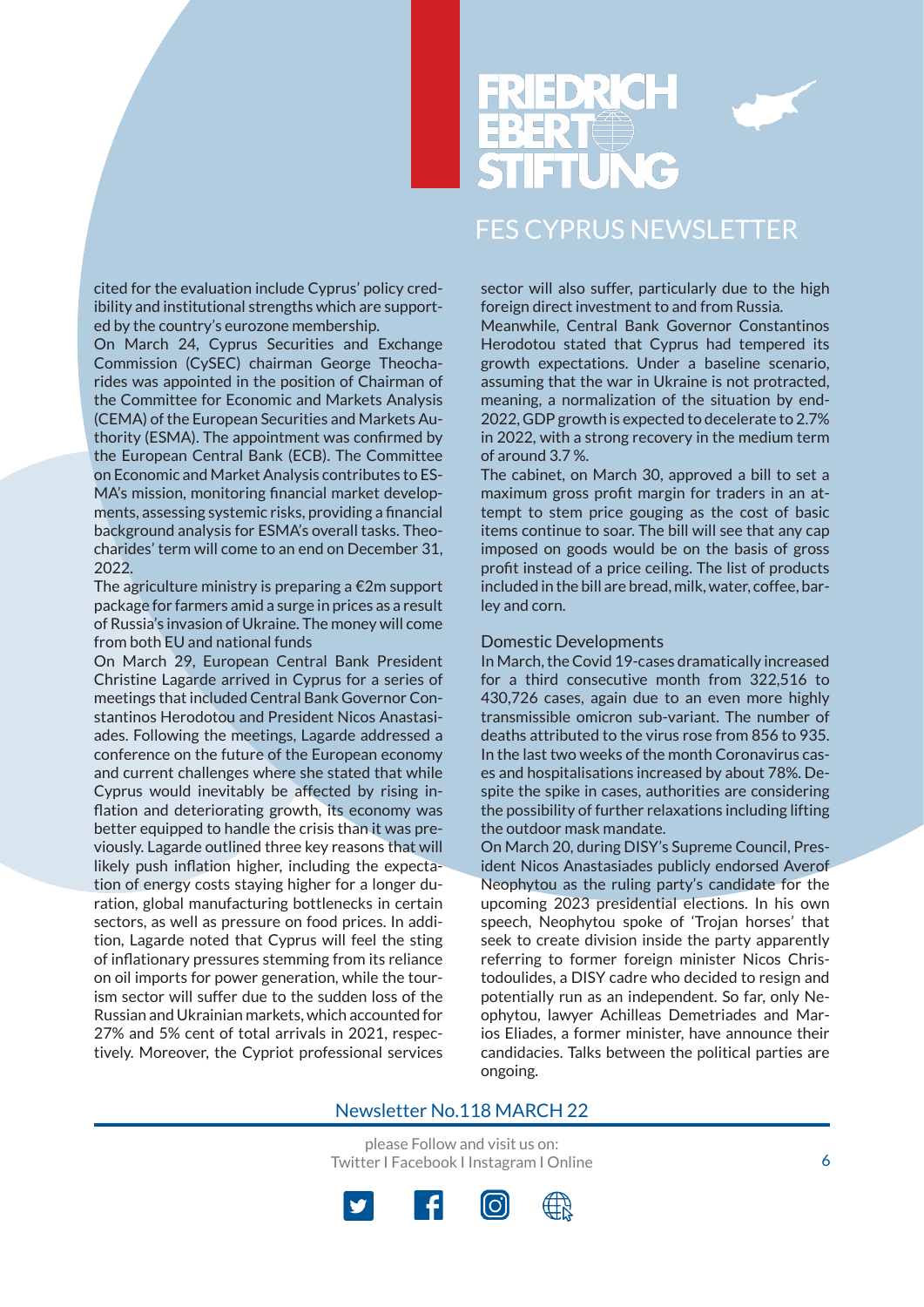

Cyprus will have to examine all citizenships and residency permits given to Russian or Belarusian nationals "significantly supporting the war in Ukraine" under orders from the European Commission, which called on all member states to immediately end national citizenship by investor schemes. According to Giorgos Panteli, Permanent Secretary at the Finance Ministry, three individuals subject to EU sanctions in relation to Russia's invasion of Ukraine hold a Cyprus passport. The EU list currently includes 893 persons and 65 entities.

According to Health Minister Michalis Hadjipantelas, Cyprus currently hosts about 15,000 refugees from Ukraine who have been given access to the labour market, protection and education of children and vulnerable individuals. The minister also noted that the humanitarian aid sent by Cyprus to Ukraine included pharmaceuticals and medical equipment. The cabinet also approved aid to Ukrainian refugees, who will be given a card to access accommodation, food, and medical care. According to the interior ministry daily arrivals are estimated at 180-200. Some 800 have requested temporary protection. Cyprus has supported the proposal for a single registration system of Ukrainian refugees across EU member states to help in their relocation process. Cypriot authorities have established a 24-hour channel of communication with the Ukrainian embassy in Nicosia to facilitate assistance to refugees.

### Labour Relations and Trade Unions

On March 3, discussion started, at the meeting of the Parliamentary Committee, regarding issues concerning delivery drivers in the catering sector and digital delivery platforms. Discussions focused on the risks to which they are exposed in relation to their health and safety, controls carried out by the Department Labor Inspectorate within the framework of its responsibilities and the need to regulate the employment conditions of these employees within an effective framework of securing their labor rights. The unions took a stand on the issue, stressing the need for the government to introduce a protective legislative framework.

On March 18, employees of the Nicosia and Larnaca buses of the Cyprus Public Transport company went on strike, following the dismissal of colleagues. According to the announcement, the company informed the Ministry of Labor and Trade Unions that it would lay off 36 employees and the Trade Unions referred the matter to the Labor Relations Department of the Ministry of Labor, Welfare and Social Insurance. However, the company did not take into account the positions and appeals of the Ministry and proceeded unilaterally with dismissals, violating the process that was underway before the Ministry. On 24 March, the employees decided to temporarily stop the strike, opening a dialogue under the Minister of Labor, Welfare and Social Insurance and the Minister of Transport, Communications and Works, to resolve challenges faced in the workplace. Their main problems concern working hours, implementation of existing laws mainly in matters of safety and health, appropriate infrastructure and more. At the same time, the fired employees returned to work given that the dismissal letters were withdrawn. On March 22, workers at the Swissport ground service company went on strike at Larnaca and Paphos airports. A letter from the unions was sent to Swissport and a notification to the Labor Relations Department of the Ministry of Labor, Welfare and Social Insurance, referring to the violation of an article of the Collective Bargaining Agreement. According to the letter, the violation of the article continues despite the company's commitments that it will implement the collective agreement regarding the permanent positions of the affected staff, which amounts to approximately 60-70 people at Larnaca and Paphos airports. The unions note in their letter that they expect the company to fully implement "the article of

the collective agreement and the legislation by making permanent all the staff that has completed nine months of full-time service". However, the intervention of the Ministry of Labor was decisive in order to

### Newsletter No.118 MARCH 22

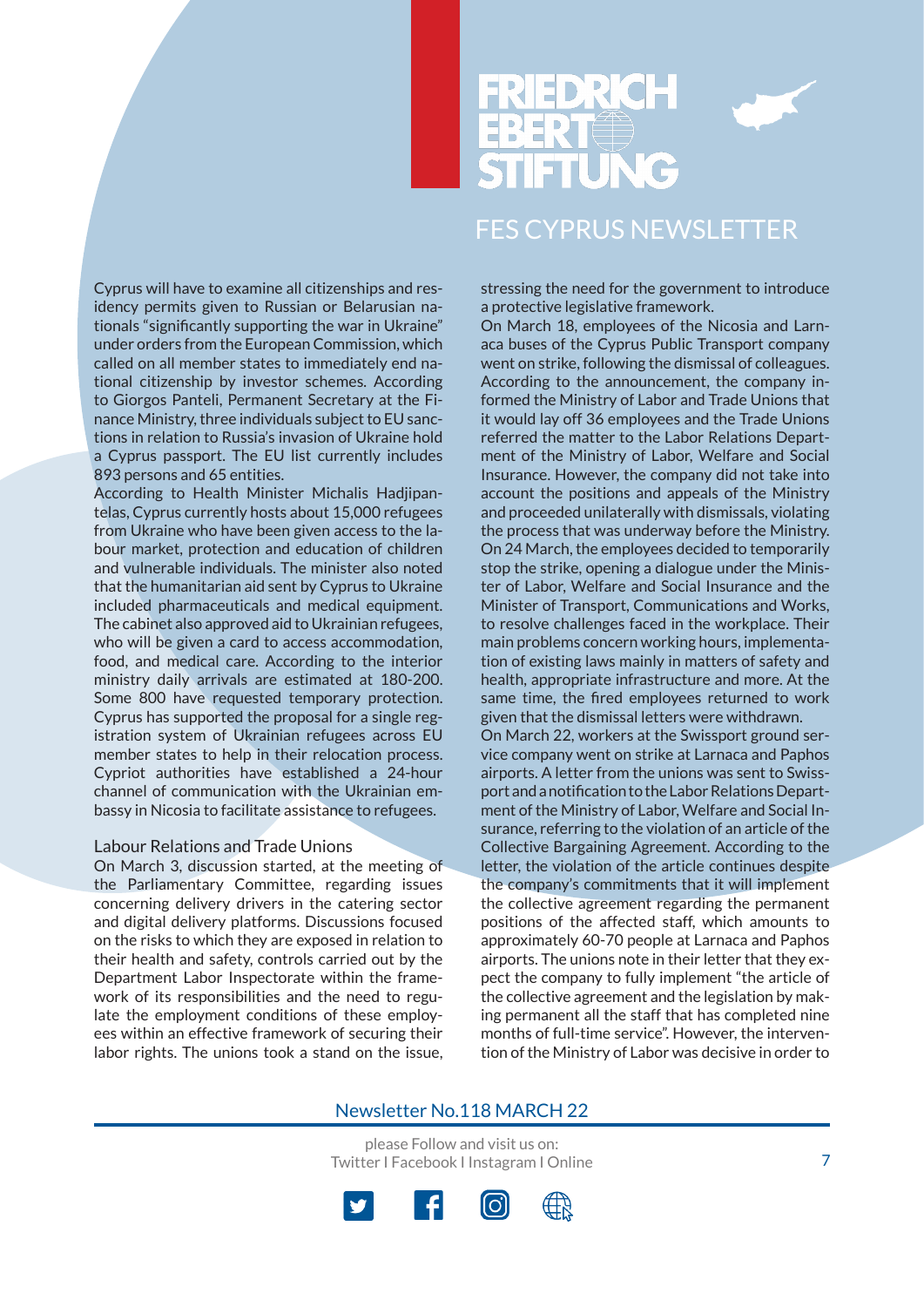



### avoid prolonged strikes at the airports.

On March 30, ETYK (Union of Bank Employees of Cyprus) issued a harsh accusation against the administration of KEDIPES (Cyprus Company of Assets Management), stating the delivery of redundancy dismissal letters to 40 employees due to the failure of the voluntary exit plan. ETYK warns to take dynamic measures without warning, in the event that the state-owned company materializes the dismissals. At the same time, the union criticizes the government for using KEDIPES as an experiment, paving the way for other banks to follow its example, such as Hellenic Bank. The case of KEDIPES, the union notes, concerns and affects all bank employees and identified that bank employees lack job security. They state that the non-achievement of the company's goals (of the voluntary exit plan), is exclusively the company's fault. The union also expresses the view that given the developments for the transformation of KEDIPES into a National Asset Management Agency, the state-owned company should expect a reassessment of its role and staffing needs and then, if necessary, return with a new plan moving forward.

## TURKISH CYPRIOTS

### Economic Developments

According to the quarterly bulletin of the TRNC Central Bank, the government's domestic borrowing in 2021 reached 612 million TL (€41.6 million based on the exchange rate as of the end of 2021).

According to the Statistical Institute, the consumer price index was 83.9% higher in March 2022 compared to March 2021. The consumer prices had risen by 13.05% in March 2022 alone.

According to the economy portal Standard, on March 30, the Ministry of Finance managed to borrow only 35 million TL (€2.36 million) in the tender, which was launched through the Central Bank in order to borrow 150 million TL. In two separate auctions at the end of February and at the beginning of March, the Ministry of Finance borrowed a total of 100 million TL, first 70 million, then 30 million, with interests ranging from 22% to 25%. While 450 million TL was sought in these three separate tenders in about a month, only 135 million TL could be obtained. Banking circles pointed out that they did not take part in these tenders because of low interest rates offered.

One of the first decisions of the new government was to raise electricity prices drastically in the beginning of the month. Although the long-delayed hike was anticipated and seen as crucial for the survival of the Cyprus Turkish Electricity Authority (Kib-Tek), it has shocked and angered consumers. The new rates constitute an increase of between 150 and 400% compared to the previous tariffs. According to Cyprus Today, the Chamber of Turkish Cypriot Shopkeepers and Artisans (KTEZO) was outraged by the price hike. In a press statement, KTEZO stated that everyone predicted hikes because of the TL's depreciation and the TRNC's dependency on imports, but argued that "with the record-breaking hike, many micro, small and medium-sized businesses will be unable to survive, and bankruptcies will take place". In addition, the KTEZO also noted that this will trigger "other price hikes" as electricity is a basic necessity for running any business, and that this will "reduce [people's] purchasing power even more".

Despite criticisms coming from different circles throughout the month, the Minister of Finance, Sunat Atun said that the higher tariffs were needed to help upgrade the electricity grid and that the Kib-Tek suffered from years of under-investment. In March, the TRNC continued to suffer rolling power cuts due to the failure of the existing capacity to meet electricity demand. Atun warned that Kib-Tek was going through "the worst days in its history". He said that initially an extra 50 megawatts production capacity should be created for Kib-Tek but that the need was actually 110 megawatts because of the loss in production caused by malfunctions at power plants

## Newsletter No.118 MARCH 22

please Follow and visit us on: Twitter I Facebook I Instagram I Online



8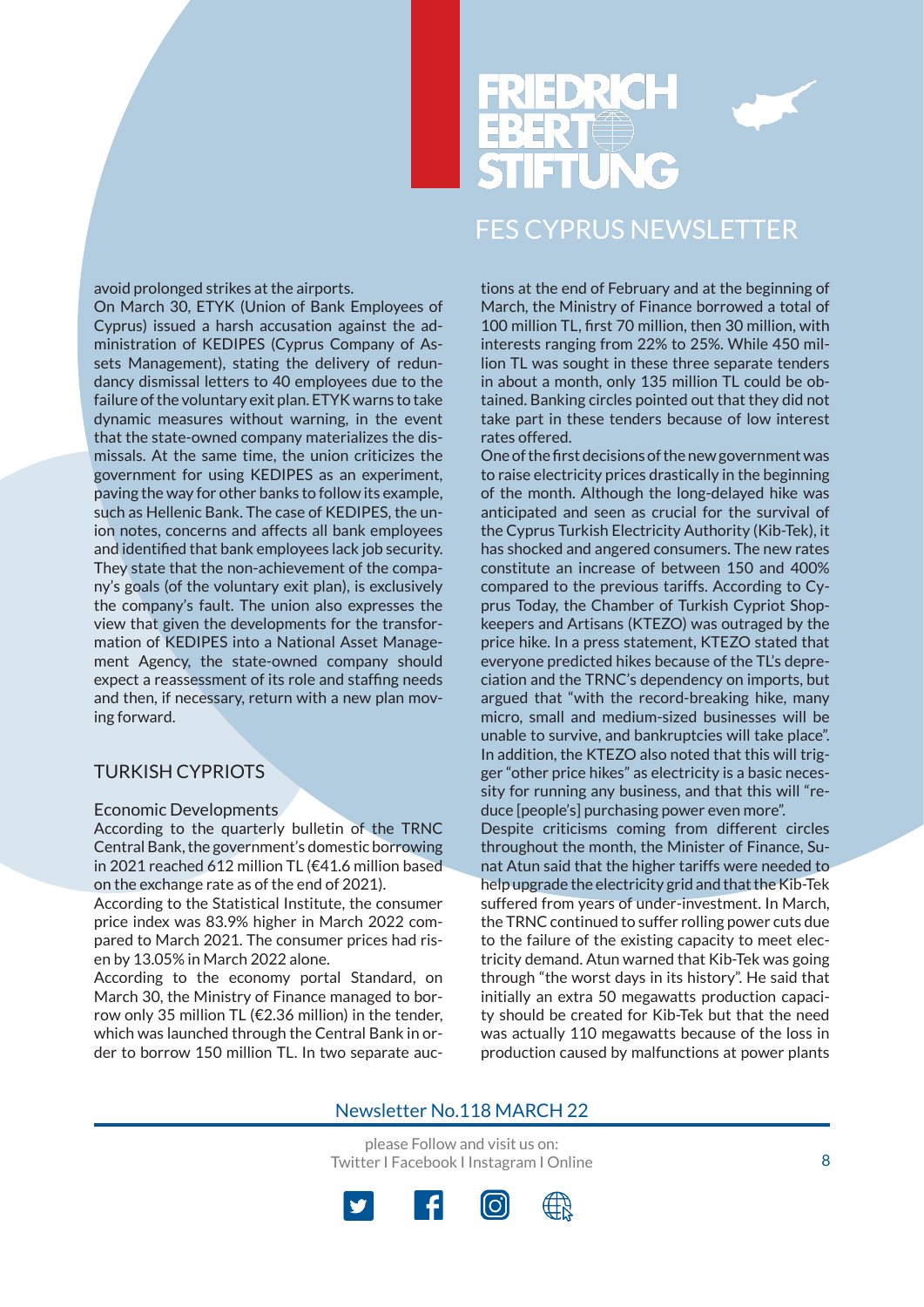

and a lack of maintenance. He added that "there are three months left until the summer peak [electricity usage] times." Atun continued: "We cannot use Kib-Tek as an institution where governments implement price policies. This is what got it into a huge debt." He also said that the TRNC has been purchasing up to 60 megawatts of electricity from the southern part of Cyprus lately, in comparison to previous years when he said the TRNC provided 80 megawatts to the south.

### Relations with Turkey

According to the report of Cyprus Today based on information obtained from the Development and Economic Cooperation Office of the Turkish Embassy in Nicosia, the total amount of financial contributions given by Ankara to the TRNC in 2021 was over 2.6 billion TL (€177.1 million): almost 1.5 billion TL worth of investment in infrastructure and the real economy; 677 million TL for defence; 350 million TL in support to finance the government budget; and 141.5 million TL for other public sector expenditures.

On March 14, members of the "This Country is Ours Platform" have submitted a petition to the Turkish Embassy in Nicosia requesting information about the speculated list of TRNC citizens who are prohibited from entering Turkey and the reasons why they have been barred. Reading out a press statement outside the Embassy on behalf of the Platform, Cyprus Turkish Civil Servants Union president Guven Bengihan said that they were requesting an appointment with the Turkish Ambassador Ali Murat Basceri because the government was not doing anything about the issue.

### Domestic Developments

In March, the number of Covid-19 cases increased from 68,088 to 85,461 while the number of deaths attributed to the virus increased from 195 to 220. According to a report released by the Ministry of Health, the TRNC has the third lowest Covid-19 death rate in Europe: 511.97 per million. Only Finland and Norway have lower death rates, according to the study. The southern part of the island has the sixth-lowest death rate, at 956.47 per million, and Turkey the seventh lowest, at 1,112.95 per million. As of March 13, 2022, a total of 309,076 people in the TRNC over the age of 12 had been vaccinated against Covid-19 with at least two doses, which the report stated is 90.92% of the population, while 212,730 people over the age of  $18 - 66.98\%$  of the population — have received a booster dose.

On March 3, the UBP-DP-YDP coalition, formed on February 21, received a vote of confidence from the parliament. The new National Unity Party (UBP), Democrat Party (DP) and Rebirth Party (YDP) coalition now has 29 seats in the parliament.

On March 7, Zorlu Tore of the UBP has been elected as the Speaker of the Parliament, and Fazilet Ozdenefe of CTP has been elected Deputy Speaker. Although Tore was the only candidate and the coalition parties have 29 seats in the parliament, five rounds of voting were required for him to be elected into the role, after he failed to reach the required 26 votes on the first four rounds. He eventually received 27 votes in the fifth round. The acting speaker who presided over the assembly had to warn the MPs not to enter the election booth with their phones, while verbal arguments also broke out in the chamber during the votes. Allegedly, some disgruntled UBP MPs voted for their party's candidate only after they were forced to take a photo of their vote with their mobile phones.

On March 9, Prime Minister Faiz Sucuoglu announced a reshuffle of his cabinet after less than three weeks of its formation. The changes came after Oguzhan Hasipoglu announced his resignation as the Minister of Labour and Social Security. While Hasan Tacoy replaced Hasipoglu as the new Minister of Labour and Social Security, Tacoy who previously held the post of Foreign Minister was replaced by Tahsin Ertugruloglu. Reportedly, the reshuffle came as a result of "pressure from Ankara," which insist-

## Newsletter No.118 MARCH 22

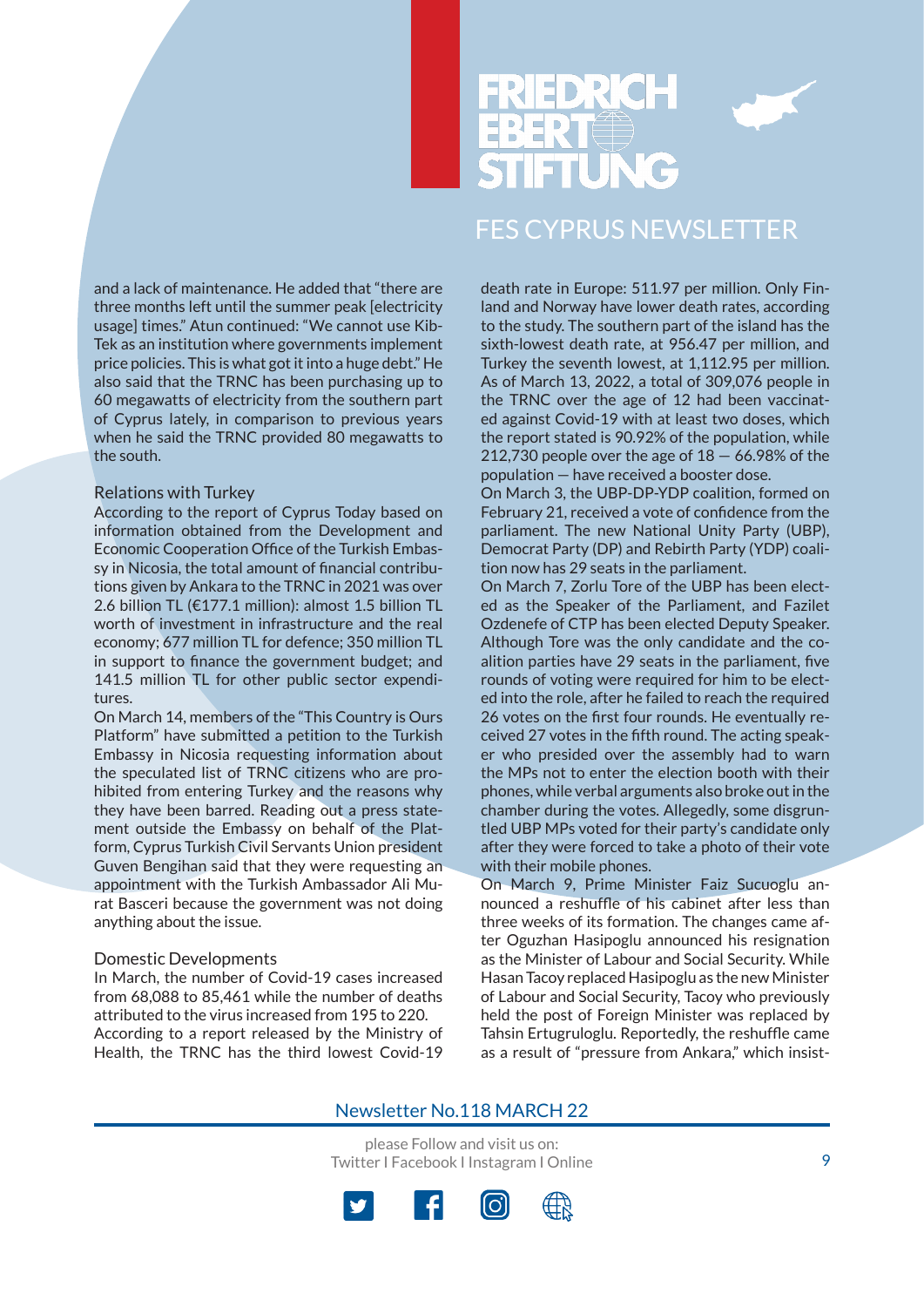



ed on having Ertugruloglu as the Minister of Foreign Affairs.

### Labour Relations and Trade Unions

On March 18, seven trade unions and two trade union federations (KTAMS, Kamu-Sen, KTOEÖS, KTÖS, Hak-Sen, Guc-Sen, Koop-Sen, Hur-Is federation and Dev-Is federation) visited the Prime Minister Faiz Sucuoglu. Trade union leaders have demanded from the government to reflect the "cost of living allowance" on public sector salaries and pensions every two months instead of every six months. The union representatives also set out their demands from the government during a joint press conference, where they put forward their proposals regarding the ongoing price hikes. They warned the government of protests should there be inaction on this issue. Cyprus Turkish Civil Servants Union (KTAMS) chairperson, Guven Bengihan, said that the unions had joined forces to "protect the people's purchasing power". On March 30, Electricity Authority Employees Union (El-Sen) held a press conference to share the latest developments regarding Kib-Tek with the public. El-Sen chairperson, Kubilay Ozkirac, stated that those who wanted to privatize Kib-Tek were responsible for rolling power cuts, which condemned the country to darkness. Ozkirac stated that the internal feuds within the government, investments that were not made, the tenders that were not completed, and the failure to appoint a new Board of Directors were the cause of the power cuts, and that the most urgent problems to be resolved were the appointment of the board of directors and addressing the shortage of materials. Ozkirac reminded that 3 out of 5 generators have been waiting for spare parts for months, whereas AKSA, (the private company from Turkey which operates one of two power plants) is given 26 million dollars every year. Emphasizing that the cuts will continue if the investment is not made, Ozkirac said that they will not sacrifice [Kib-Tek] to the cronies of the government who fight among themselves for more rent. KTOS and Turk-Sen leaders also took part and gave their support to El-Sen in the press conference.

### Newsletter No.118 MARCH 22